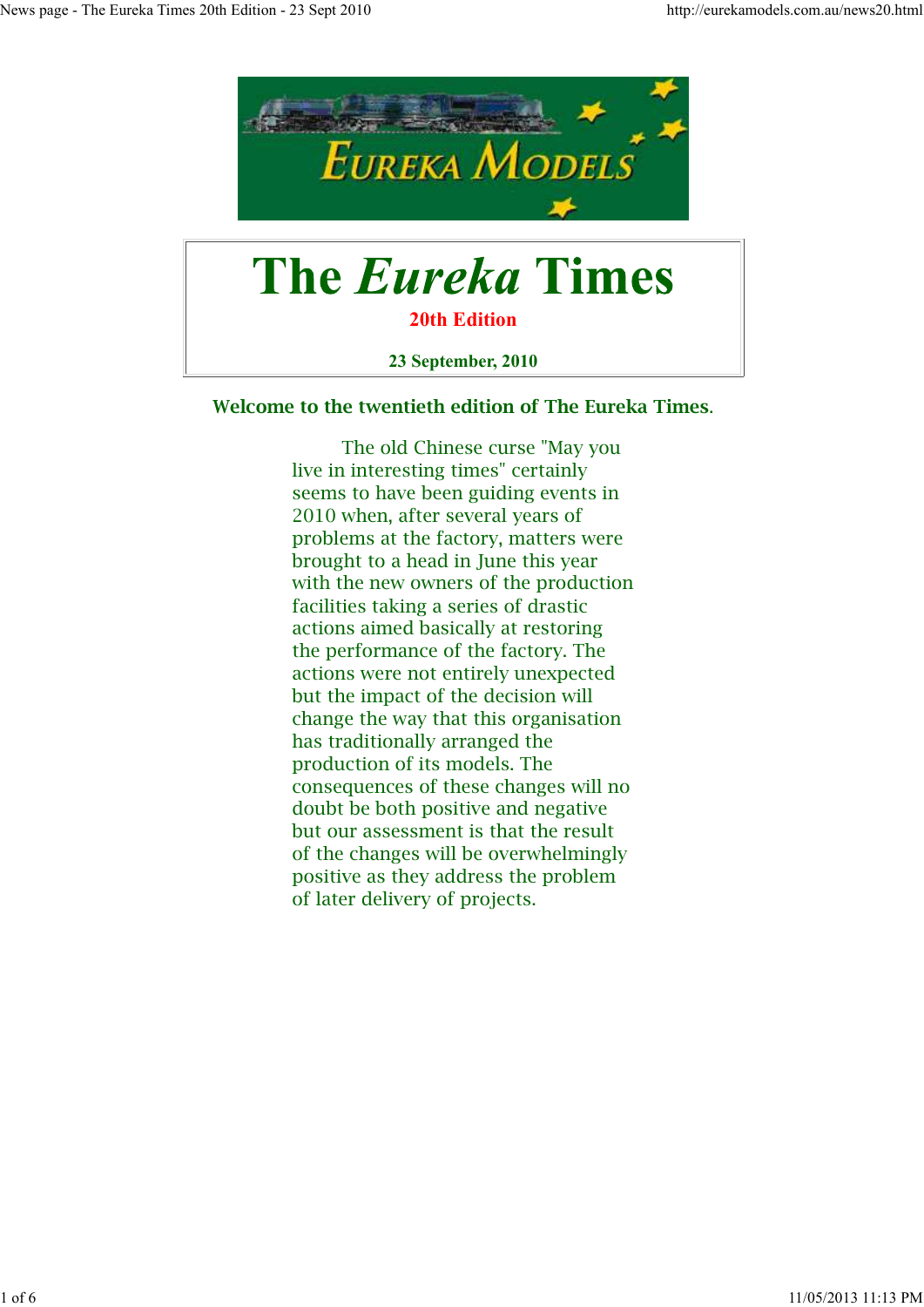

Waterfall. Photo: IMRA

 Well, let's jump straight in off the deep end with a look at the changes followed by a project by project assessment of the impact of these changes.

 Patient supporters of the Eureka Program are well aware of the problems associated with delivery of projects over the past several years. Whilst some of the cause of the delays was Eureka's there have been on-going major problems at the factory.

 These problems culminated in us being summoned to a meeting with senior management at the Sanda Kan head office in June (Sanda Kan is now owned by Kader the large toy manufacturer who also owns Bachmann). Here we were informed that Sanda Kan was having problems maintaining deliveries and was therefore embarking on a major down-sizing of the compnay's operations. This would involve completing projects that were currently underway but for the majority of customers no new projects would be commenced. Now, whilst the suddennes of these decisions came as a surprise the sign that something was happening had been there for some-time and co-incidentally Eureka had already started to make arrangements with an alternative supplier.

 When Eureka first started with Sanda Kan we had a very experienced Project Engineer who delivery our first four projects. All were excellent in terms of quality and on-time delivery. Just over two years ago he left Sanda Kan and in partnership with an existing manufacturer went into business for himself. Eureka kept in touch with him and earlier this year after seeing the quality of the project that he was delivering for other customers, commissioned him to do a project for Eureka. This is the E wagon project outlined below.

 This project progressed well and so when the problems at Sanda Kan boiled over the decision was taken to switch all new projects to the new (old) manufacturer.

 The move is working well. Sanda Kan has been very co-operative and have assisted the move to the new manufacturer.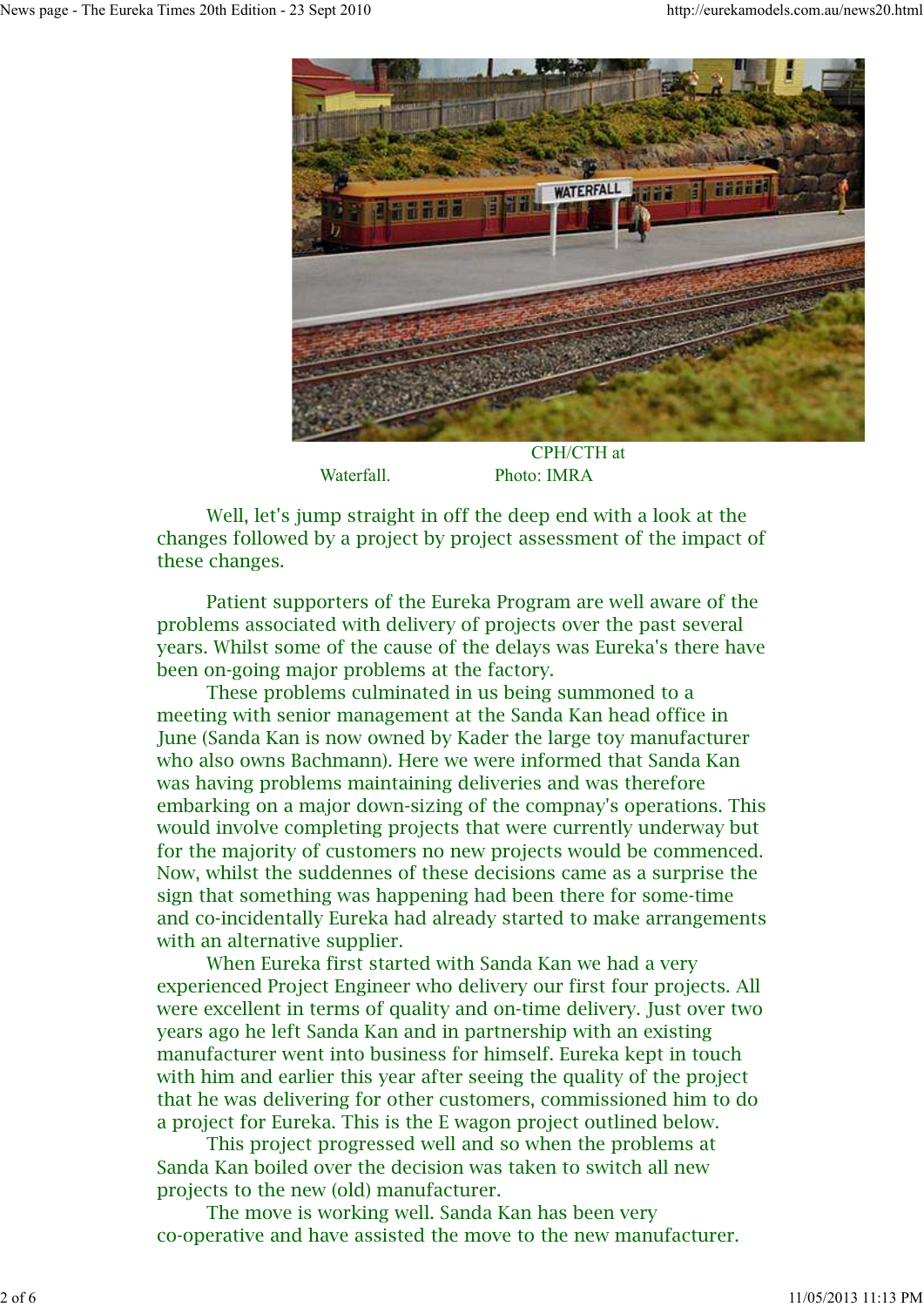This move may well be taking pressure off them which I suspect they appreciate. In a recent discussion with a US based supplier the word that they used most frequently in discussing their dealings with Sanda Kan was "chaos".

 The current arrangment then is that Sanda Kan will complete the AD60 re-run, the 38 class re-run, the CPH/CTH with sound units and the 40 class. Al other projects are being transferred to the new factory. Things change almost on a daily basis at Sanda Kan and nothing would surprise me but I expect the above arrangements to hold. The shift to the new factory will have very positive outcomes with the E wagon project already demonstrating the ability of the new factory to delivery a quality product in a more timely manner. There will be more problems in the short-term but once the new arrangements settle down we will almost certainly see a much improved outcome, especially in respect to delivery times which would be a pleasant change.

#### **Projects to be completed at Sanda Kan.**

 At the June meeting it was agreed that the re-run of the AD60, the re-run of the C38, the sound equipped CPH/CTHs and the 40 class would all be completed by Sanda Kan and that these would be delivered before the end of 2010.

 At this stage it appears that the AD60 re-run and the CPH/CTH projects are nearing completion. Final items such as box artwork for the C38 and the 40 class are being organised although there are the usual murmurings about delays in the supply of electronic compenents. These projects are being nursed along on a day by day basis.

### **Projects to be transferred to the new factory.**

 All other projects which had beeen commenced at Sanda Kan will be transferred to the new factory. The HUB set, NSWGR oil tankers, 59 class, 620/720 re-run, LCH/CCH/RSH re-run and K class...anything been forgotten, oh yes, and the R class has been shifted to the new factory as well!. For projects in their early stage this has involved retrieving drawing packages from Sanda Kan. The HUB sets, the NSWGR oil tankers, 59 class and K class are in this group.

 Tooling for the 620/720 re-run and LCH/CCH re-run and RSH project are being shifted to the new factory and will be followed later by the AD60, 38 class. CPH/CTH and 40 class tooling. The R class which is in between was a problem but the decision has been taken to move it to the new factory largely because of a more certain delivery schedule, but also because of an assessment that we will get a better quality product from the new factory. (For example when we suggested that we bring Sanda Kan motors across with the R class project we were told that the Sanda Kan motors were not up to the standard required by our new manufacturer. This view was in line with some of the concerns that we here at Eureka have had about recent quality experience at Sanda Kan.)

Sanda Kan has been most co-operative in the above process.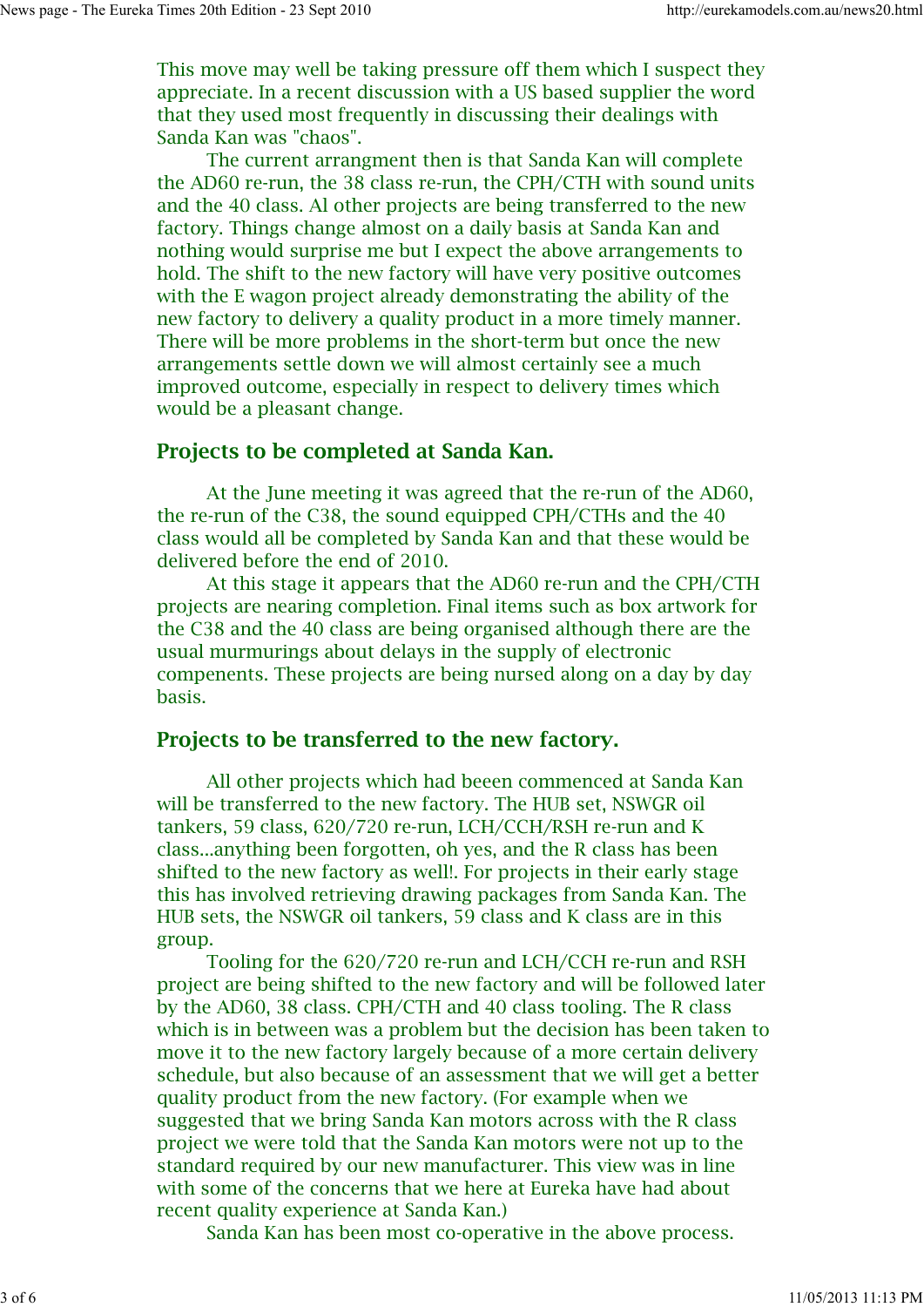## **Where does this leave us - Project by project.**

**AD60:** Re-run nearing completing at Sanda Kan. 6001, 6002 and 6018 in black with red lining, 6015 in plain black and 6020 in Centenary colours.

**CPH/CTH with sound:** nearing completion at Sanda Kan

**C38:** Re-run in progress at Sanda Kan

**40 Class:** Production at Sanda Kan in progress.

**R Class:** Production moved to new factory. Test shots before the end of this year. Production by mid 2011.

**HUB set:** Project moved to new factory, test shots by end of year. Delivery first half 2011.

**E, S, O and Oil tank wagons:** New factory, test shots November. Delivery first half 2011

**620/720:** Re-run to commence November, 2010. Delivery, March, 2011.

**NSWGR Bogie Oil Tankers:** New factory, test shots November. Delivery first half 2011.

**59 Class:** New factory, tooling to commence January, Delivery late 2011/early 2012.

**K Class:** New factory, tooling to start when R class test shots received. Delivery early 2012.

**LCH/CCH:** New factory, re-run to commence October, 2010. Delivery, March 2011.

**RSH:** New factory to commence October. Delivery March 2011.

**DEB set:** New factory, drawings to commence November, 2010. Delivery early 2012.

**BCW:** New factory, test shots December, 2010. Delivery mid 2011.

 In addition to the above Data packages are ready for our Milk Tank and W44 packs for NSW modellers and cattle and sheep wagons for followers of the VR. We expect to commence drawings for these in early 2011 after the new factory has digested the above projects.

 We also have data packesg ready for two VR railmotors, one of which will be started in 2011. Thinking ahead, once tooling for the K class is started drawings for the next VR locomotive will need to be commenced. Candidates for the next in line inclding the N, J, A2, D3 and H with the N or J being most likely.

 The switch to the new factory is proceeding smoothly but any move of such magnitude will undoubtedly experience some hic-cups along the way. To date all indcations are that the working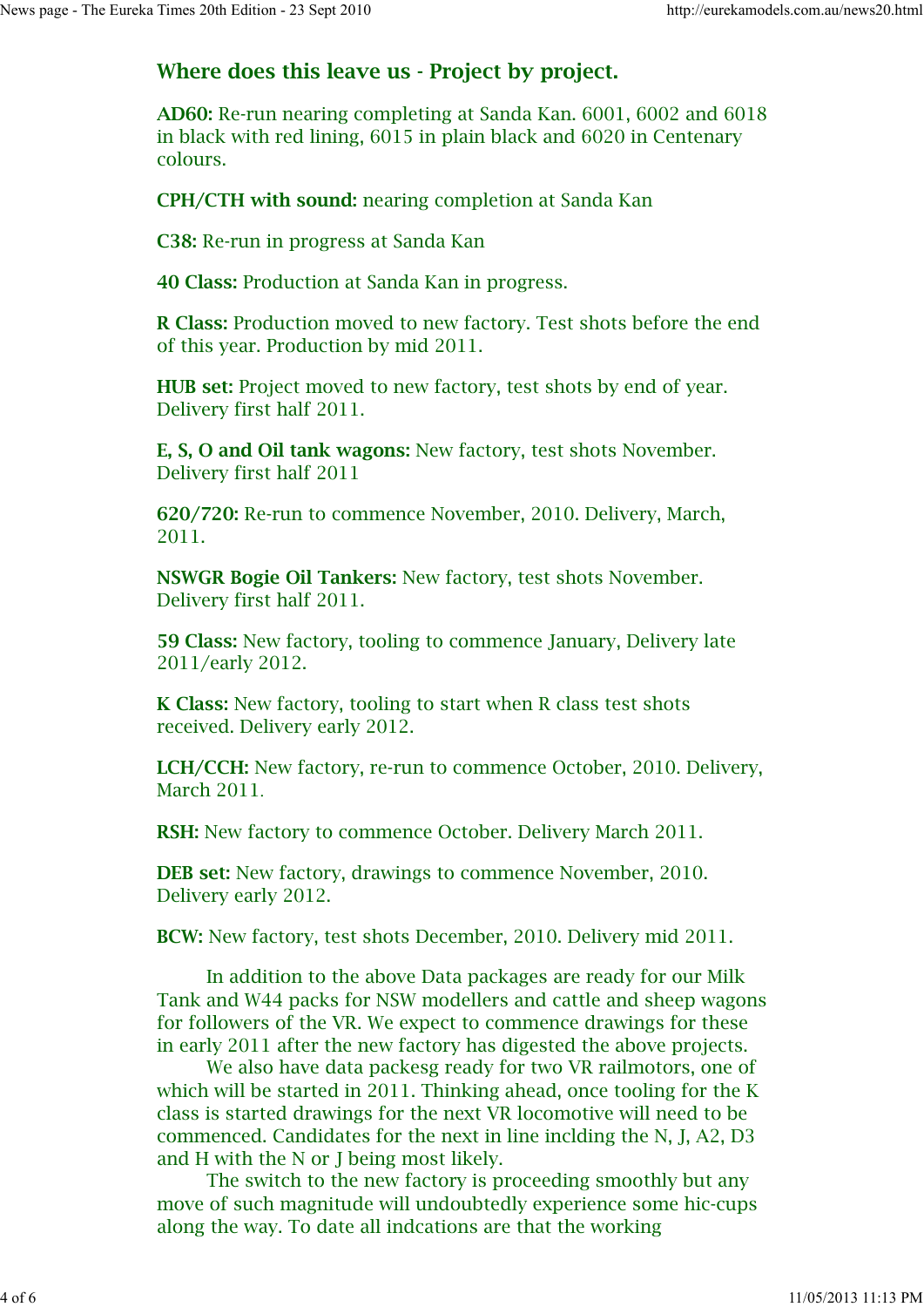relationship between the new factory and Eureka Models will be a good one (there have already been two indicators of how the decaodes of experience available at the new factory will assist the production of our projects - more details next issue).

 This edition is a short one and the next edition will follow this one closely with publication planned for late October. There are a number of reasons for this including the pace of change at Sanda Kan, progress in projects at the new factory and the release of order forms for coming projects.

#### **Where does this leave us - Project by project.**

 As mentioned above early this year the decision was taken to ask the new factory to produce a project for Eureka. The project chosen was a group of wagons based on the Victorian Railways E Bogie Open Wagon. Whilst the most popular wagon is expected to be the Oil Tanker, the choice of the tanker base on the E wagon under-frame allows the E open wagon and the S Bogie Flat wagon to be produced together with some consequent savings. A bonus is the SAR Bogie O wagon variation.

 Order forms are included and with test shots expected in November a February/March 2011 delivery date is anticipated. Four packs are being planned but if demand is sufficient a three pack of SAR O wagons will be produced.